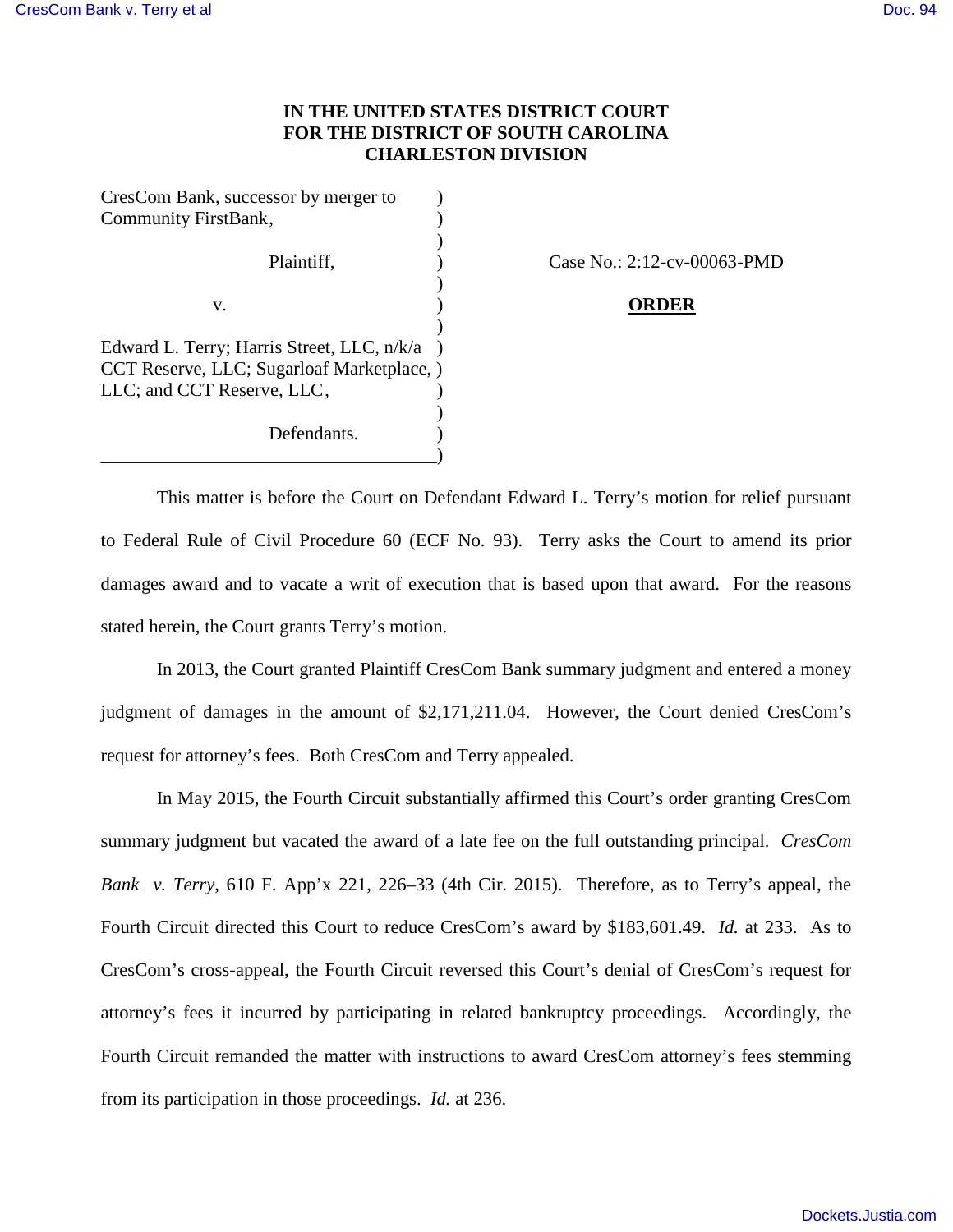On remand, the Court directed the parties to supplement the record so that it could determine the amount attorney's fees allocable to the bankruptcy proceedings. Instead, CresCom withdrew its claim for attorney's fees. In light of that, the Court took no further action until March 2016, when CresCom asked the Court to issue a writ of execution against Terry. In connection with that request, CresCrom provided a proposed writ stating that the judgment amount against Terry is \$2,171,211.04—the amount that this Court awarded before the Fourth Circuit. The Court signed the proposed writ.

Terry then filed his Rule 60 motion, arguing that the writ misstates the amount of the judgment against him. He asks the Court to vacate the writ and to enter an order amending the damages award to conform to the Fourth Circuit's opinion.

When a court's oversight or omission leads to a mistake in a judgment, an order, or other parts of the record, Rule 60(a) allows the court to correct the mistake. Here, the Court did not enter a formal, written order carrying out the Fourth Circuit's directive to reduce the damages award. That omission led to the mistaken issuance of an execution writ that is technically accurate, in that it matches the amount of damages listed on the Court's judgment, but is nonetheless inconsistent with the Fourth Circuit's decision.

For the reasons stated above, it is ordered that Terry's motion is **GRANTED**. This Court's November 25, 2013 damages order (ECF No. 73) is hereby **AMENDED** to reduce the previous award of \$2,171,211.04 by \$183,601.49, such that CresCom's total award is \$1,987,609.55. An amended judgment shall be issued to supersede the judgment entered on November 26, 2013 (ECF No. 74). The amended judgment shall be considered effective as of November 26, 2013. The postjudgment interest rate from the original judgment shall apply.